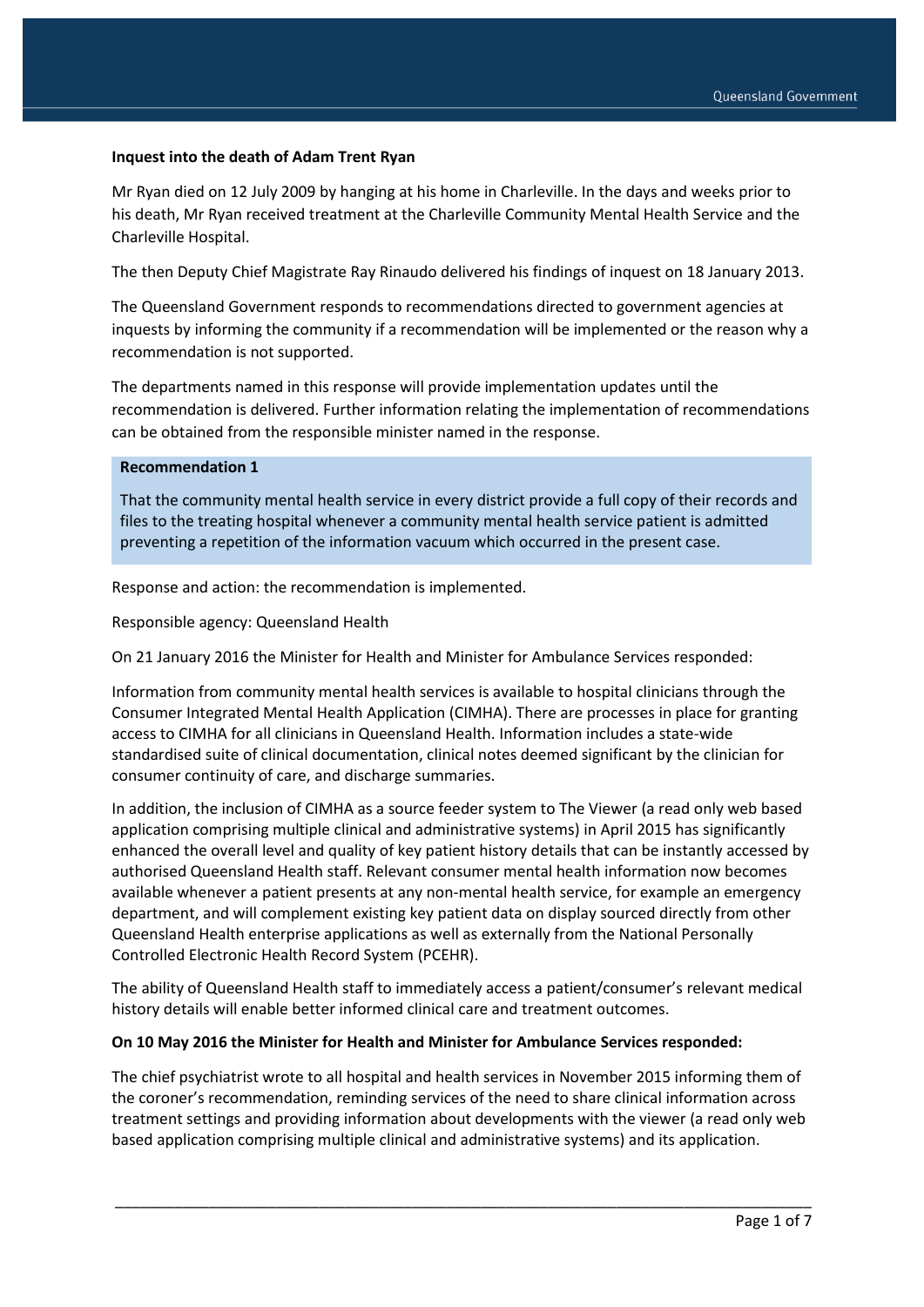### **Recommendation 2**

That a requirement be made that the community mental health service advise any treating specialist consultants of the admission of a community mental health service patient as an inpatient of any hospital.

Response and action: the recommendation is implemented.

Responsible agency: Queensland Health

On 21 January 2016 the Minister for Health and Minister for Ambulance Services responded:

Statewide models of service provide clear advice about how clinical mental health services should be delivered within hospital and health services. The community care team model of service recommends that all key service providers including any treating specialist consultants are actively engaged in the assessment process with outcomes communicated in a timely manner and considered for inclusion in the care planning and review processes.

This active engagement in the assessment, care planning and review process ensures that treating specialists are aware of the admission of a community mental health service patient as an inpatient of any hospital.

The Department of Health's Mental Health Alcohol and Other Drugs Branch will write to all hospital and health services notifying them of the coroner's recommendation and reinforcing statewide models of service as best practice and requesting they review their current policies and procedures in relation to multidisciplinary care planning and quality of care.

### **On 10 May 2016 the Minister for Health and Minister for Ambulance Services responded:**

The chief psychiatrist wrote to all hospital and health services in November 2015 notifying them of the coroner's recommendation, reinforcing statewide models of service as best practice and requesting they review their current policies and procedures in relation to multidisciplinary care planning and quality of care.

#### **Recommendation 3**

That nursing staff be specifically instructed to record any reference to any active suicidal behaviour by or depression of a patient from any credible source, in particular, police officers.

Response and action: the recommendation is implemented.

Responsible agency: Queensland Health

On 21 January 2016 the Minister for Health and Minister for Ambulance Services responded:

The *Queensland Mental Illness Nursing Documents (MIND) Essentials* resource was released and distributed statewide in 2010. It provides nurses working in general health settings (hospital based and community) with relevant information on different mental disorders, how they may present in a general nursing setting, practical strategies and guidelines for management, screening tools and links to further information. The resource includes sections on caring for a person with depression and a person who is suicidal, and instructs nurses to record details of their interactions with the patient in accordance with record keeping protocols.

Hospital and health services (HHS) coordinate local documentation procedures and resources that support accurate and comprehensive clinical documentation by clinical staff.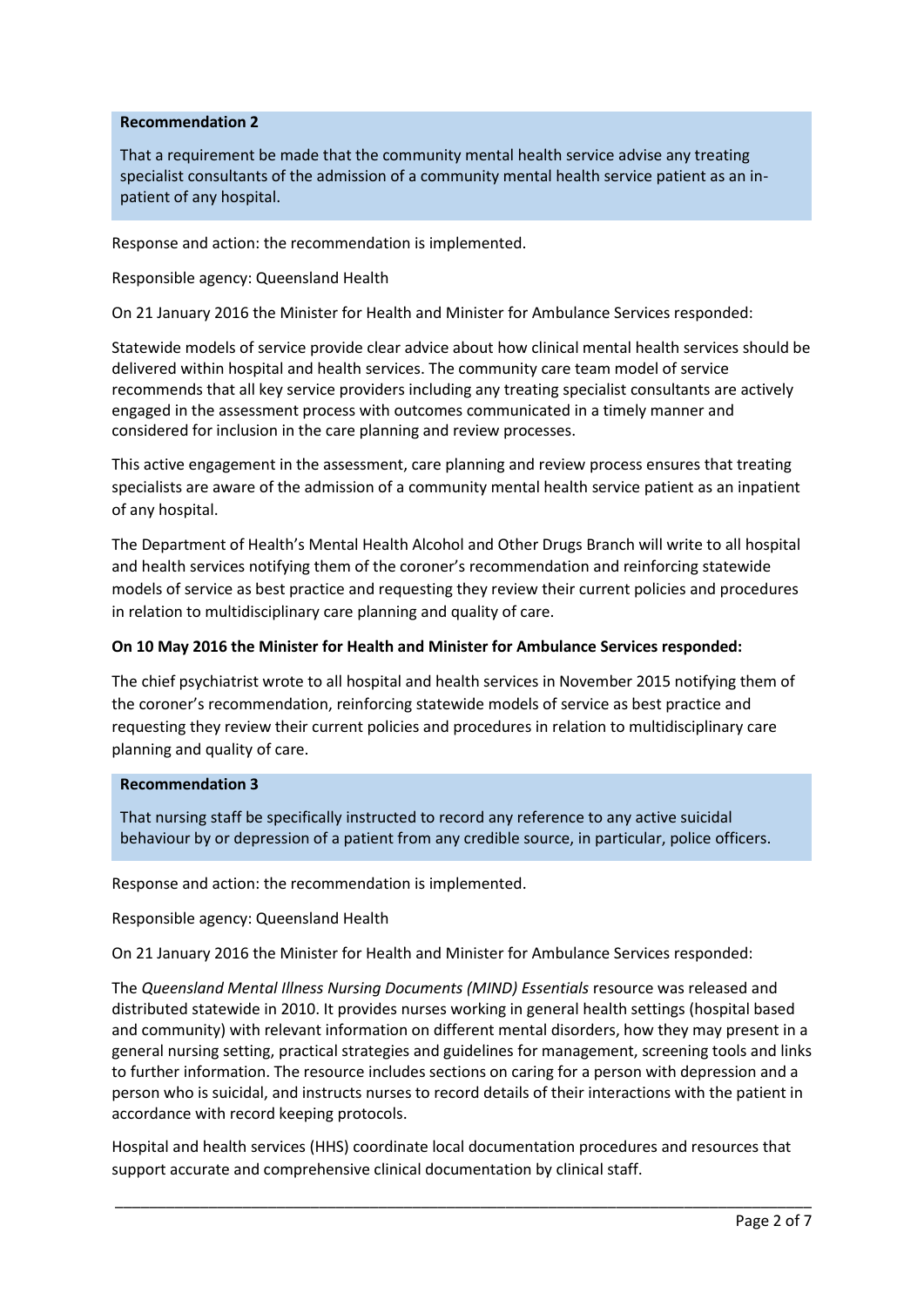The Department of Health's Mental Health Alcohol and Other Drugs Branch will write to all hospital and health services notifying them of the coroner's specific recommendation to record any reference or information in relation to a patient regarding depression and suicidal ideation, or behaviours from any credible source, in particular, police officers. The correspondence will request that hospital and health services to review their current policies and procedures in relation to record keeping for patients with mental health issues presenting in a general nursing setting to ensure ongoing quality of patient care.

On the 3 June 2015 the Minister for Health announced a 12 month project to develop and deliver a new training package to emergency department staff on the recognition, assessment, management and appropriate referral of people at risk of suicide. One component of the project is to review existing clinical resources for generalist nurses including the mental health resource *Queensland MIND (Mental Illness Nursing Documents) Essentials* resource. The coroner's recommendation will be included within the revision.

# **On 10 May 2016 the Minister for Health and Minister for Ambulance Services responded:**

Correspondence was sent out to HHS asking that policies and procedures be reviewed.

The Department of Health (DOH) commenced a project that will undertake a review of the *Queensland Mental Illness Nursing Documents (MIND) Essentials* resource. The review will consider this coroner's recommendation as an opportunity to strengthen the emphasis on accurate and comprehensive clinical documentation.

HHS coordinate local documentation procedures and resources that support accurate and comprehensive clinical documentation by clinical staff. The chief psychiatrist wrote to all HHS in November 2015 notifying them of the coroner's recommendation and promoting the accurate recording of corroborating information provided by non-mental health sources such as Queensland Police Service or other services. HHS have been encouraged to review and update existing policy and procedures in relation to record keeping for patients with mental health concerns presenting in a generalist nursing setting.

The Mental Health Alcohol and Other Drugs Branch are also updating the *Queensland Health Guidelines for Suicide Risk Assessment and Management* to include clinical best practice for emergency departments. The Queensland Centre for Mental Health Learning in conjunction with the Clinical Skills Development Service will develop and deliver a training package using a train-thetrainer model, tailored specifically for emergency department doctors, nurses and allied health staff, to recognise, assess and manage people at risk of suicide.

Advice from this coroner's recommendation will be incorporated into the Department of Health project to review and update the Queensland MIND Essentials resource and the Queensland Health Guidelines for Suicide Risk Assessment and Management. The project is due for finalisation in mid-2016.

### **On 12 September 2016 the Minister for Health and Minister for Ambulance Services responded:**

The Department of Health is progressing the implementation of two projects led by the Mental Health Alcohol and Other Drugs Branch to strengthen the skills of nursing staff in the assessment and management of suicidal behaviour.

The review of the *Queensland Mental Illness Nursing Documents (MIND) Essentials* resource is underway and will provide an opportunity to strengthen the emphasis on accurate and comprehensive clinical documentation. This resource provides generalist nursing staff with information and skills in caring for someone with a mental illness in a generalist nursing setting and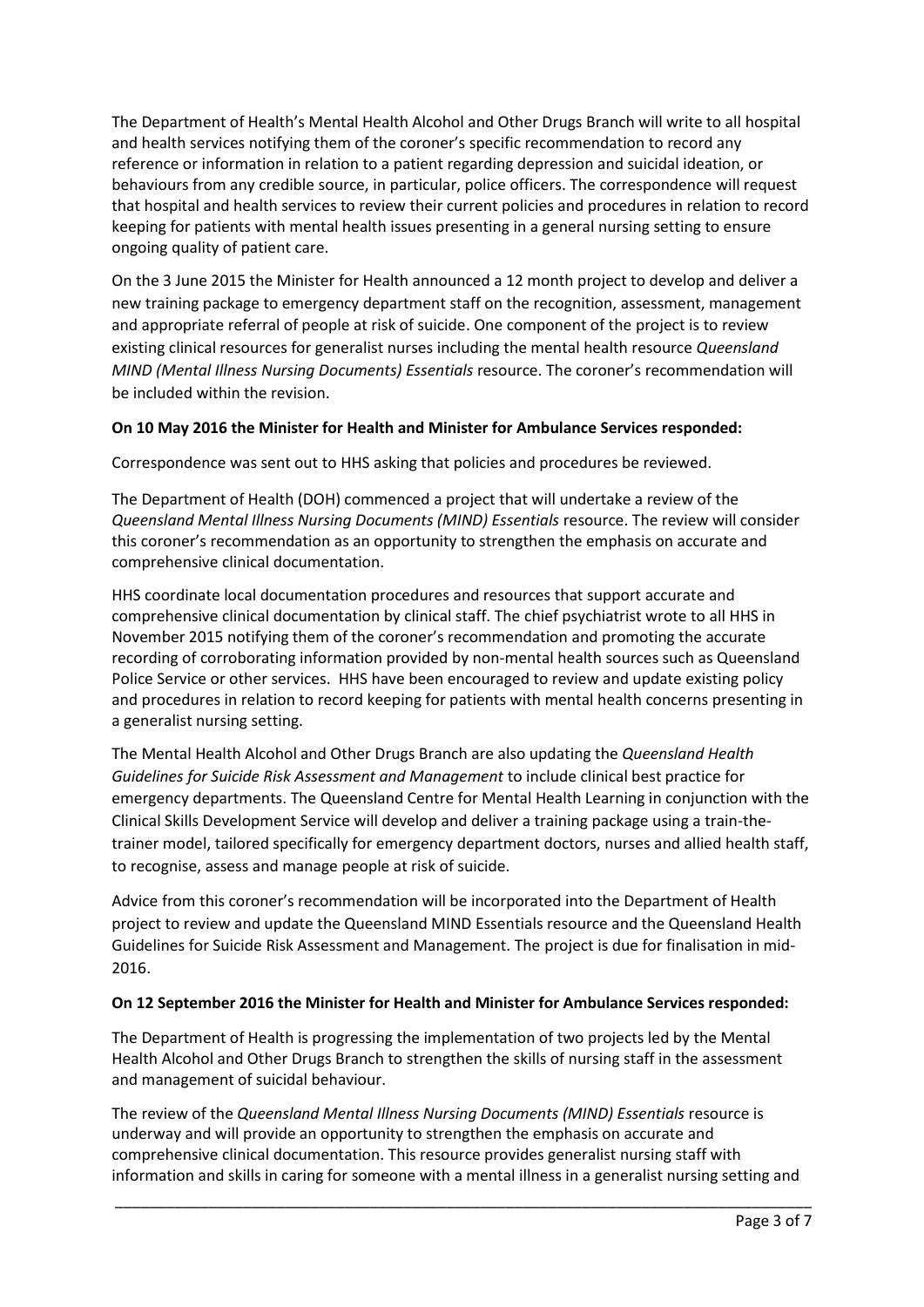will include recording any reference to any active suicidal behaviour by or depression of a patient from any credible source, in particular police officers.

The Mental Health Alcohol and Other Drugs Branch is undertaking a review of the *Queensland Health Guidelines for Suicide Risk Assessment and Management*. The review will include clinical best practice in the assessment and management of a person with suicidal behaviour, including persons brought into emergency departments by police. The resource will include reference to obtaining collateral information on a person's mental state, including obtaining and documenting information about suicidal behaviour or depression from relevant sources including police officers.

The Queensland Centre for Mental Health Learning, in conjunction with the Clinical Skills Development Service, developed and delivered the first pilot training package using a train-thetrainer model, tailored specifically for emergency department doctors, nurses and allied health staff, to recognise, assess and manage people at risk of suicide.

Consultation is planned on the revised MIND Essentials resource and the revised suicide risk assessment and management guidelines. The project has progressed towards completion of the guidelines and implementation of the train-the-trainer training program for emergency department staff.

## **On 25 January 2018 the Minister for Health and Minister for Ambulance Services responded:**

The Department of Health progressed implementation of two projects led by the Mental Health Alcohol and Other Drugs Branch (MHAODB) to strengthen the skills of nursing staff in the assessment and management of suicidal behaviour.

As part of a review, feedback on the Queensland MIND Essentials resource was sought from Queensland Health nursing workforce and other interested stakeholders regarding content, layout, structure and relevancy. The resource was updated; however negotiations are currently ongoing with the Hunter Institute of Mental Health as the original developer of the resource, regarding finalisation and approval processes. Expected completion is reliant on agreement with the service provider.

Secondly, the MHAODB reviewed and updated the Queensland Health guideline for suicide risk assessment and management. The guidelines highlight the importance of obtaining collateral information on a person's mental state, including obtaining and documenting information about suicidal behaviour or depression from relevant sources such as police officers.

One hundred and sixty-five clinicians across Queensland Health have been trained as facilitators to deliver the suicide risk assessment and management in emergency department settings training package. These facilitators have subsequently trained 204 staff across nine hospital and health services – 93 in the foundational course and 111 in the advanced course. The training is ongoing with the aim to train as many emergency department staff as possible over coming years.

The Queensland Centre for Mental Health Learning will work in partnership with the MHAODB to ensure the sustainable implementation of the training at the hospital and health service level and will include an evaluation of the effectiveness and efficacy of the training.

### **Recommendation 4**

That the handover of patients by one medical officer to another be recorded in writing, including a specific written record of daily medication dose limitations for such patients.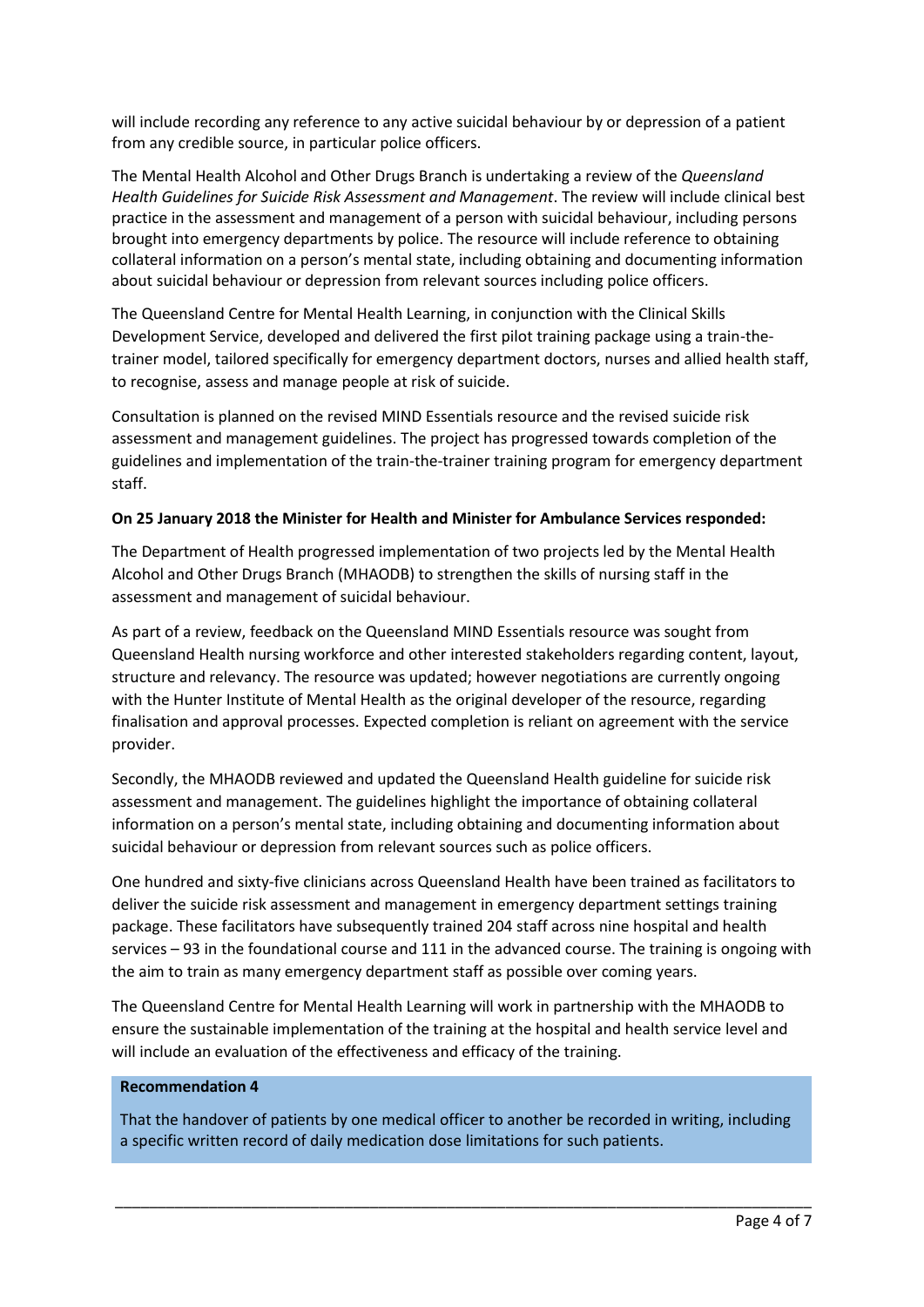Response and action: the recommendation was not implemented.

Responsible agency: Queensland Health.

The Minister for Health and Minister for Ambulance Services responded:

Queensland Health supports the need for effective and structured clinical handover appropriate to the circumstances of the patient, staff and facility concerned. However, Queensland Health does not agree that clinical handover between medical officers must always be recorded in writing.

Clinical handover is recognised as a challenging area for quality improvement in healthcare internationally. Clinical handover is actively considered on an ongoing basis across Queensland Health through accreditation processes and a range of other activities.

In relation to handover of medication related information, standard medication charts and medication action plans are available statewide for improved communication of medication related information between clinicians and more comprehensive handover of important medication information. Medical officers or other staff who identify a medication issue can complete a specific 'issues' section. However, completing the form is not intended to replace the need for direct communication between clinicians.

The Australian Commission on Safety and Quality in Health Care developed ten national safety and quality health service standards which form the basis for mandatory accreditation of hospitals and other health care facilities. Standard six 'Clinical handover' describes the range of clinical handovers that can occur, including varying situations of handover (e.g. during shift change or when patients are transferred to another ward or hospital), methods of handover (such as face-to-face, via telephone or via written orders) and venues where handover takes place (e.g. at the patient's bedside or in a common staff area).

Ongoing work to improve clinical handover is being carried out at multiple levels of the healthcare system, locally, statewide and nationally:

- Many hospital and health services are implementing structured clinical handover through participation in the productive ward program, a comprehensive clinical quality improvement program.
- Many hospital and health services have installed electronic patient journey boards which are a visual, interactive tool used to assist with patient flow management, clinical handovers and team communication.
- The Department of Health's Patient Safety Unit has released model policies, guidelines, a checklist, information brochures and other educational resources to support hospital and health services in implementing effective clinical handovers.
- The Patient Safety Unit is working with the in the integrated electronic medical record team for inclusion of clinical handover functionality in the integrated electronic medical record solution that will be progressively rolled out across the state.
- The Australian Commission on Safety and Quality in Health Care provides an implementation toolkit for clinical handover improvement and a range of associated resources for hospitals on their website.
- Queensland has participated in forums led by the national lead clinicians group focused on clinical handover to develop national priorities and strategies for improvement.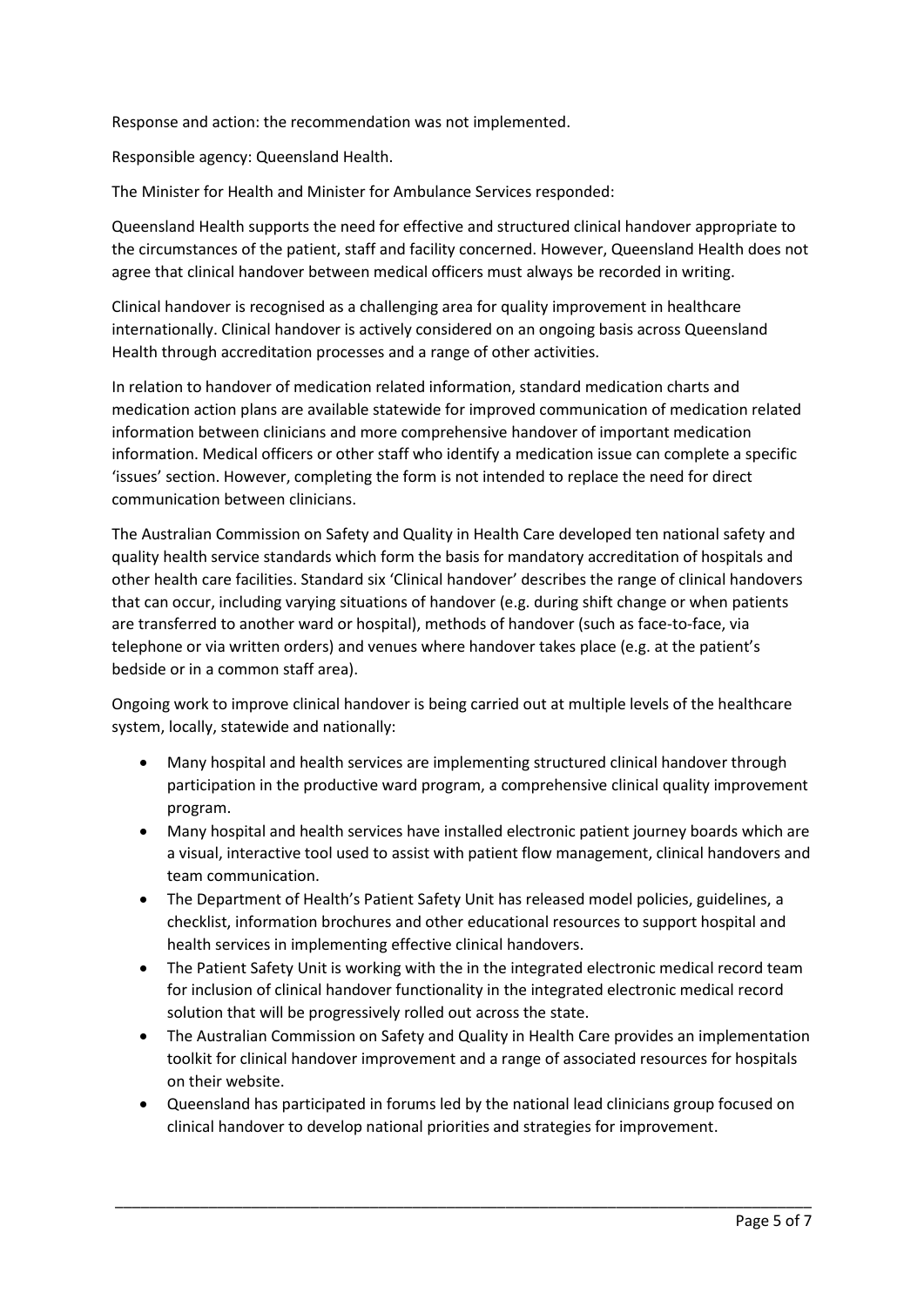### **Recommendation 5**

That a protocol be established in order to ensure that the family member of a person admitted to hospital who then absconds is contacted by the hospital immediately and if necessary, the hospital enlists the assistance of the police service to do so.

Response and action: the recommendation is implemented.

Responsible agency: Department of Health.

The Minister for Health and Minister for Ambulance Services responded:

Queensland Health supports a consumer-centred approach to the meaningful engagement of carers and families and has published information sharing guidelines on the internet for clinicians, consumers, carers and families.

*Information sharing between mental health workers, consumers, carers, family and significant others* (2011) provides an overview of the legislation that enables the sharing of information concerning mental health consumers and how information sharing can be applied in clinical practice. A key message of the guide is the promotion of good clinical practice through identification and engagement of people who are important to the patient and involved in their care, and encouraging information to be shared at every opportunity between clinicians, patient and those involved in supporting the patient recovery.

The guide is underpinned by a legislative framework that supports the sharing of information while recognising consumers' rights to confidentiality. The *Hospital and Health Boards Act 2011* allows for information sharing in a number of situations. These range from those where clinicians are required by law to disclose information to protect the health, safety and well-being of consumers, carers or the community, to circumstances in which clinical judgement is required in deciding what information should be shared, when and with whom.

In late 2013, the director of mental health issued a policy requirement in relation to the development of absent without permission response plans for patients receiving care under the *Mental Health Act 2000*. Such plans could include contact details of persons who should be notified if the patient absconds.

As far as possible, the expressed views of the consumer are taken into account when sharing information. However, it would not be appropriate to notify family of a consumer's absconding in every case.

In some instances, for example where family relationships have broken down, the consumer might prefer that information is not shared with the family, and alternatively nominates a support person for the receipt of this information.